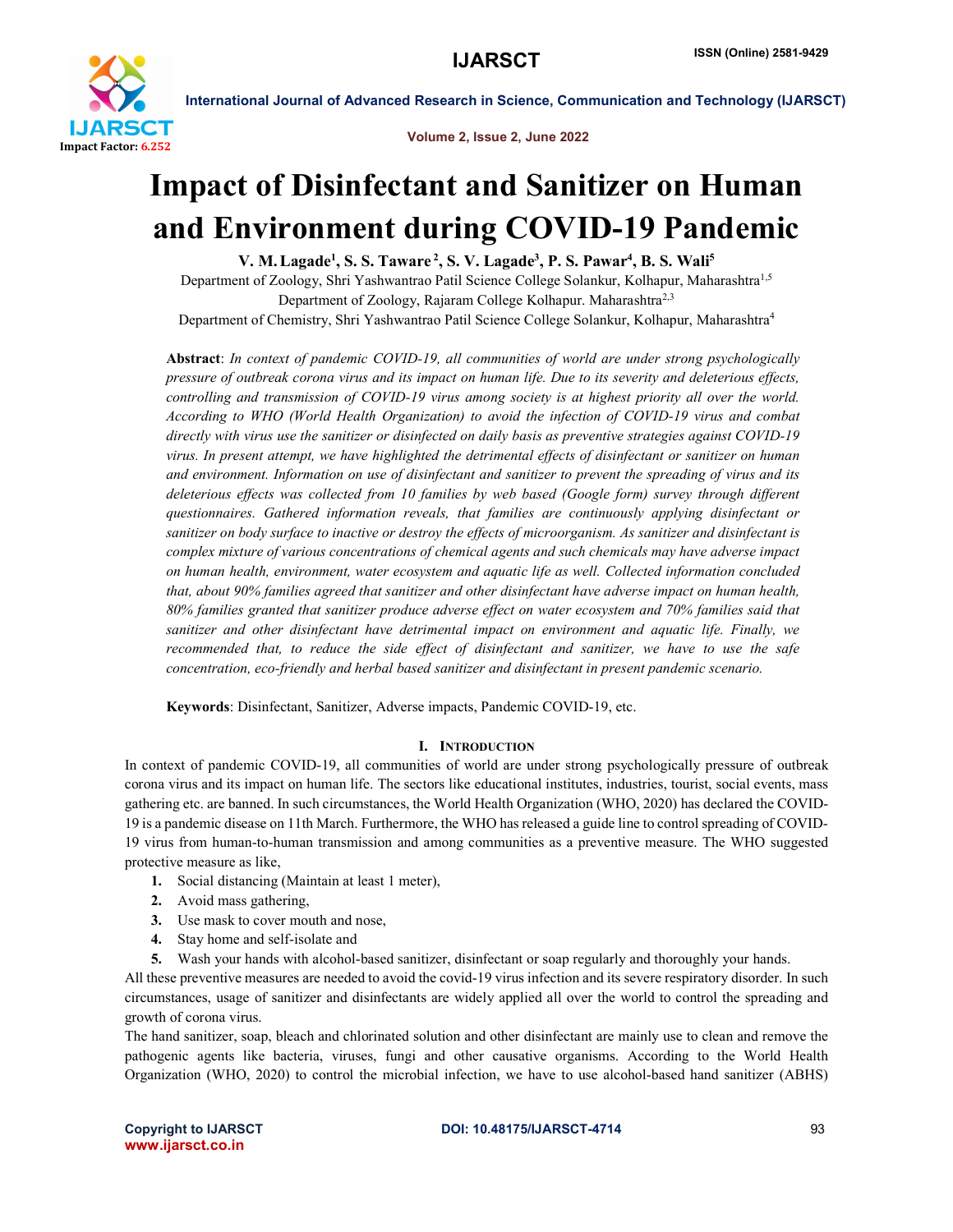

#### Volume 2, Issue 2, June 2022

(Sattar, 2004; Manocha et al., 2003). The sanitizers made by various chemical composition like alcohol, chlorine, iodine ammonium component, Peroxygens, phenols etc. (Jing et al., 2020).

At present, the significant global awareness and concern has been increased on the usage of sanitizer or disinfectant due to emergence of corona virus. Hence there was huge amount of hand sanitizer and disinfectants are used among society to throw away the microbial infection (https://www.ecdc.europa.eu/en/).

According to Jing et al., (2020) the hand sanitizers are of various types like anti-microbial soaps, water-based or alcoholbased sanitizers while mode of applying over hand also having various method such as rubbing, foaming, or wipes, gel, cream etc.



#### Source of image: Jing et al., (2020)

In addition, the government authority has setup the disinfectant tunnel at various places across the city to avoid the infection of Covid-19 virus and personal safe against virus. In tunnel spray, use large concentration of alcohol based solution along with disinfectant like chlorine, sodium hypochlorite, chlorine and bleaching agent (Hindustan times, Apr 21, 2020).

As recommended by WHO, use alcohol-based sanitizer for hand cleaning against contagious infection of COVID-19 virus before and after contact with patients and any suspicious devices or objects of contact with contaminated patients of COVID-19.

According to expert, there were some detrimental effects encounter due to usage of sanitizer or disinfectant like allergic reaction, skin irritation, crack or peel, and rashes etc. Such effect was reported when endlessly or impurity inherent sanitizer used (Larson et al., 2001; Boyce et al., 2000). In other hand, the spraying tunnels as the disinfectant chamber used sodium hypochlorite solution to disinfect the microbial infection. However, the sodium hypochlorite solution produces harmful effect on health such as irritation to eyes, skin and mouth. (https://timesofindia.indiatimes.com/)

In present attempt, we have collected the people responses on using of sanitizer and disinfectant against COVID-19 virus and its impact human and environment through online survey by different questionnaires.

### II. METHODOLOGY

In this study, the data on sanitizer, hand wash and other disinfectant in context of outbreak pandemic COVID-19 virus was collected randomly from 10 different families of Kolhapur, Maharashtra. Information was collected through online questionnaires regarding using of different types of sanitizers, disinfectant, soap and hand wash for preventing the infection of pandemic corona virus. In questionnaires, 13 different questions were asked regarding sanitizer and its impact. Questionnaires are as follows.

- 1. Are you using Sanitizer or Disinfectant?
- 2. Are you using Soap?
- 3. Are you routinely using Soap and Sanitizer?
- 4. Type or company of Sanitizer or Disinfectant?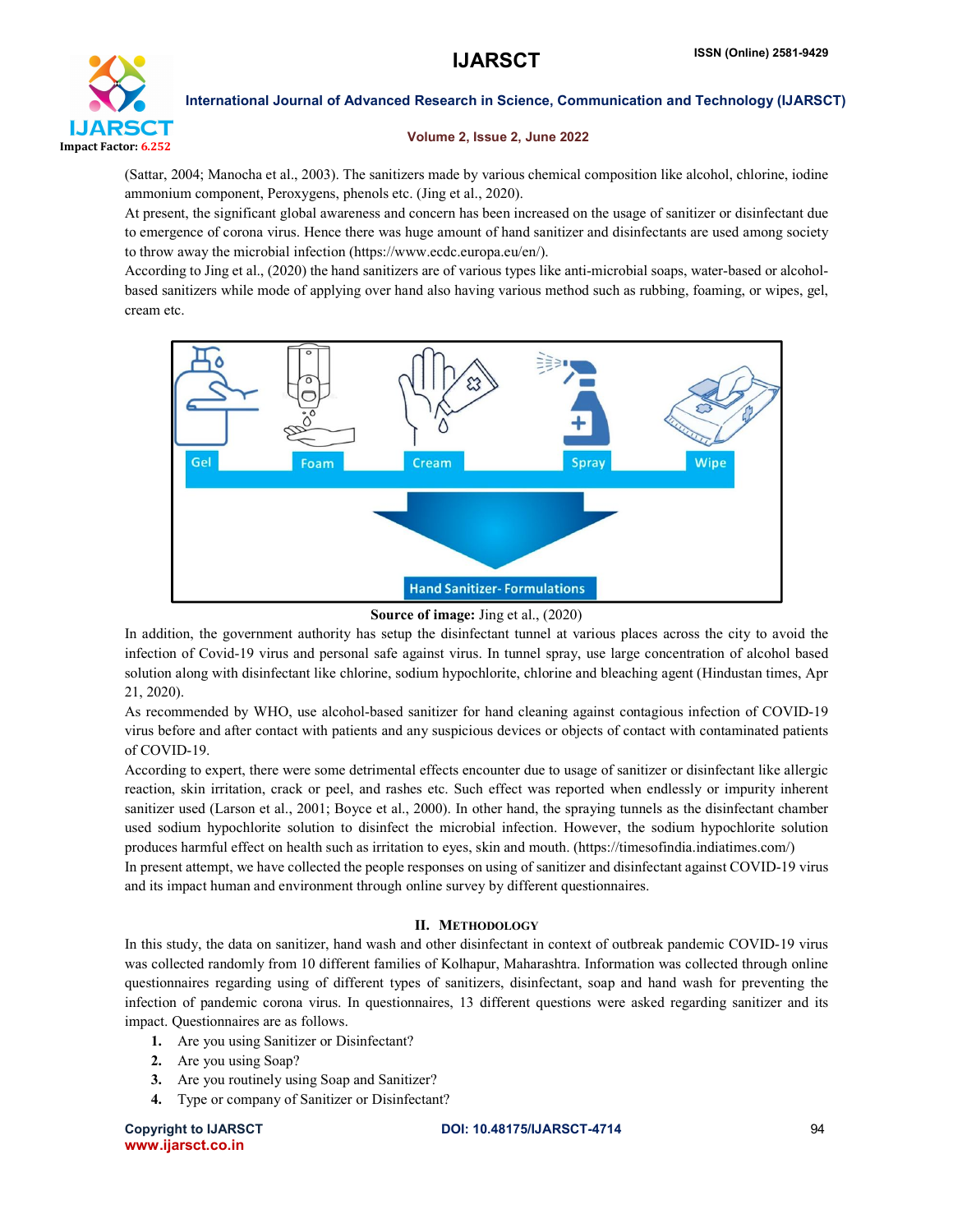

#### Volume 2, Issue 2, June 2022

- 5. Alcohol based or Non- Alcohol Based sanitizer or Disinfectant?
- 6. % Of Alcohol in Sanitizer?
- 7. What type of hand hygiene?
- 8. Did Sanitizer or disinfectant is effective to prevent Corona Virus infection?
- 9. Do you need a formal training for alcohol-based hand wash method?
- 10. Did Sanitizer effect on Human health?
- 11. Did Sanitizer effect on Environment?
- 12. Did Sanitizer effect on Water ecosystem?
- 13. Did Sanitizer effect on Aquatic life?

All questionnaires were prepared in Google form and Google link has been sent to 10 families of my residential area (Kolhapur) and information was collected.

Similarly, in case of spraying tunnels of sanitizer, we have used questionnaires as below to collect data from families. 1. Is tunnel sprayer being essential for disinfection of microbial activity?

- 2. Do you have any negative impact on your health after using tunnel sprayer?
- 3. If yes, following which kind of impact you experienced?
- 4. Is tunnel sprayer sanitizer produced negative impact on environment?
- 5. Is tunnel sprayer sanitizer produced negative impact on water bodies?
- 6. Is tunnel sprayer sanitizer produced negative impact on flora and fauna of water bodies?

#### III. RESULT AND DISCUSSION

In the present study, analysis is purely based on data collected through web based from the families and their perception on sanitizer and disinfectant used on large scale in corona pandemic. The information was gathered on various sanitizers and other disinfectants used by 10 families to control the transmission of corona virus. (Table 01). Similarly, the data on sanitizing spraying tunnels also collected from same families.

According to information collected on hand sanitizer and disinfectant through questionnaires, out of 10 families, 9 families were used different brands of sanitizer for hand wash while one family was used Dettol hand wash for avoiding the infection of coronavirus. In addition, 5 families along with sanitizer they used soap for hand wash whereas five families only applying sanitizer for hand wash. (Figure 01 and 02). All 10 families were routinely used hand sanitizer and soap for hand cleaning as and when required. (Figure 03).

For regulating or preventing the spreading of pandemic outbreak corona virus there are different brands or company introduces the sanitizer and disinfectant against the corona virus. There are well known 38 categories or brand of hand sanitizer available in market. These hand sanitizers are of two types as Alcohol based sanitizer and non-alcohol-based sanitizer. (https://www.allure.com/gallery/best-hand-sanitizer).

Out of 10 families, 9 families (90%) were used alcohol-based hand sanitizer of 8 different brands like Lifebuoy, Raw sugar, Jonson and Jonson, Dermagaurd, Instaids Blue, Himalaya, Patanjali and Dettol. Whereas, one family was used regular hand wash i.e., of Santoor brand. (Figure 04 and 05). In alcohol-based sanitizer, maximum 3 (30%) families were used above 90% of alcohol-based sanitizer, 2 (20%) families were used each above 60%, 70% and 80% alcohol-based sanitizer. However, one family was used non-alcohol based routine hand wash of Santoor. (Figure 06).

In hand cleaning method, 60% of families applying hand washing technique while 40% families were used hand rubbing technique for hand wash with sanitizer or disinfectant. (Figure 07). About application of sanitizer or disinfectant, the 60% families were agreed that the sanitizer help in preventing the contagious spread of corona virus from human to human. About 30% of families were not sure that sanitizer has positive impact on controlling the corona virus while 10 % family was don't know either sanitizer help in preventing the spreading of corona virus. (Figure 08). Regarding proper training of hand wash, half of families were said that there was no need of any formal training or awareness for alcohol-based hand wash, while 30% families were saying that we need formal training on hand wash and 20% families are not sure about need of training particularly for alcohol-based sanitizer. (Figure 09).

The hand sanitizer or disinfectant is used to controlling the COVID-19 virus. The sanitizer and disinfectant are complex mixture of various concentration of chemical like, alcohol, chlorine, ammonium and other additives. These all chemical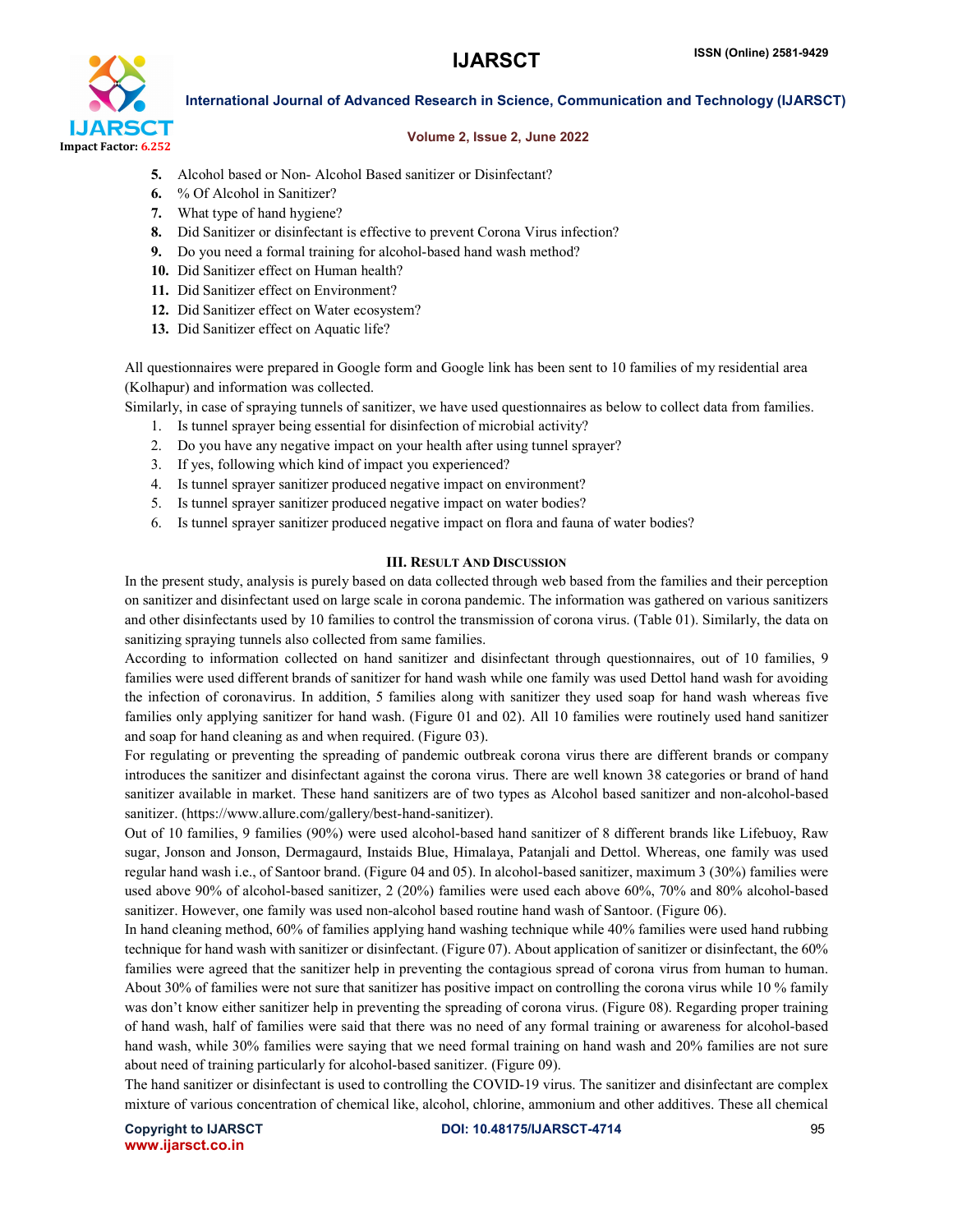

#### Volume 2, Issue 2, June 2022

or synthetic content of sanitizer may have adverse impact on human health, environment, water ecosystem and aquatic life as well (Jing et al., 2020). According to collected data, about maximum 90% families were agreed that sanitizer and other disinfectant have adverse impact on human health, 80% families also said that sanitizer produce adverse effect on water ecosystem and 70% families granted that sanitizer and other disinfectant have detrimental impact on environment and aquatic life. (Figure 10).

To cope up with COVID-19, the disinfecting tunnels, or chambers, have been used on large scale at metro level. Some places like shopping mall, market, bus station, railway station, and airport, where people gather on huge number. Hence, at such regions the disinfecting tunnels or sanitizer spray was installed. But now days, these spraying tunnels or chambers are removed from main places, because the chemical contents which used in tunnel sprayers are causing physically and psychologically impact on human. The chemical content like sodium hypochlorite, chlorine, bleaching solution agent are principle used in tunnel sprayers. This chemical directly or indirectly produced adverse impact on human health. The Health Ministry of India recently said the tunnel sanitizer sprayer is not safe as human view point. (https://economictimes.indiatimes.com/ and https://www.deccanchronicle.com/).

In our Kolhapur, there were three spraying tunnels were installed one at Shahupuri Police station, second at Central Bus Stand and third at Railway Station. (https://timesofindia.indiatimes.com/). But presently spraying tunnels are not active and it removed due to its adverse effect on human health. According to experts and evidence reported that the chemical used in tunnel sprays are enter in eyes, mouth, nose or spread all over body. Due these chemicals, the skin or body irritation, skin rashes, itching in eyes, difficulty in breathing such cases are reported. According to World Health Organization (WHO) using Sodium Hypochlorite chemical in tunnel spray is harmful to people. (https://www.deccanchronicle.com/).According information collected among families, about 80% families are agreed that the sanitizer spraying tunnels are required to control microbial activity or disinfection while 20% families were not agreed. (Figure 11).

In spite of regulating the microbial infection by spraying tunnels but according to people (100%), the tunnels are responsible for produce negative impact on human health and other illness. (Figure 12). Among families, the negative impact of spraying tunnels such as irritation in eyes and skin or body were maximally noted, followed difficulty in breathing than rashes or inflammation on skin were reported. While in small case paining and restless like effect also noticed among families. (Figure 13). As per as concern at environment view point, 60% families agreed and 30% families are strongly agreed that chemicals of spraying tunnel were produced negative impact on environment while only 10% families says that spraying tunnels does not have negative impact on environment. (Figure 14). In case of impact on water bodies, 60% families are strongly agreed and 30% families only agreed that chemicals of spraying tunnel were produced significant negative impact on water bodies. Whereas, only single family was don't know about its effect on water bodies. (Figure 15). Similarly, 50% strongly and 30% only agreed that chemicals of spraying tunnel show adverse effect on aquatic flora and fauna. However, one family was disagreed and one doesn't know about its effect on aquatic flora and fauna. (Figure 16).

In present scenario, usage of water for domestic and hospital purpose has been substantially increased for maintaining the hygiene like washing and cleaning amenities. These leads in to regular discharge of effluent or contaminated water of domestic use and biomedical waste from hospital and are directly discharge into water bodies. Particularly, the sanitizer or disinfectant used during hand wash or in spraying tunnels is composite of several chemicals (Sodium hypochlorite, Citrobio Shield, Chlorine or bleach solution) for anti-microbial activities with some additives. (U.S. EPA, 1994; Brondeau et al., 2000). Such chemical is heavily loaded in water bodies and cause the adverse impact on water ecosystem. According to Wang et al., (2007) the chlorine residual effluent was produced adverse impact on pond ecosystem. Some literature reported that, the Sodium hypochlorite (NaOCl) used as anti-microbial disinfecting in hospital and it discharges into water bodies through waste water and may have deleterious effect on aquatic organism and water quality (Emmanuel et al., 2004). In earlier study observed that, discharge of Sodium hypochlorite (NaOCl) from domestic and biomedical waste in water ecosystem, the water parameters like TSS, COD, TOC and Chlorine concentration has been significantly increased in water bodies and reduces the quality of water bodies. (EPA, 1989 and Metcalf and Eddy, 1991).

Table 1: Family wise data collected on use of sanitizer on corona virus through questionnaires

| <b>Ouestionnaires</b>       | Family1                    | <b>Family 2</b> | Family 3 | Family 4 | Family 5 | Family 6 | Family 7 | <b>Family 8</b> | Family 9 | <b>Family 10</b> |
|-----------------------------|----------------------------|-----------------|----------|----------|----------|----------|----------|-----------------|----------|------------------|
| <b>Copyright to IJARSCT</b> | DOI: 10.48175/IJARSCT-4714 |                 |          |          |          |          |          | 96              |          |                  |
| www.iiarsct.co.in           |                            |                 |          |          |          |          |          |                 |          |                  |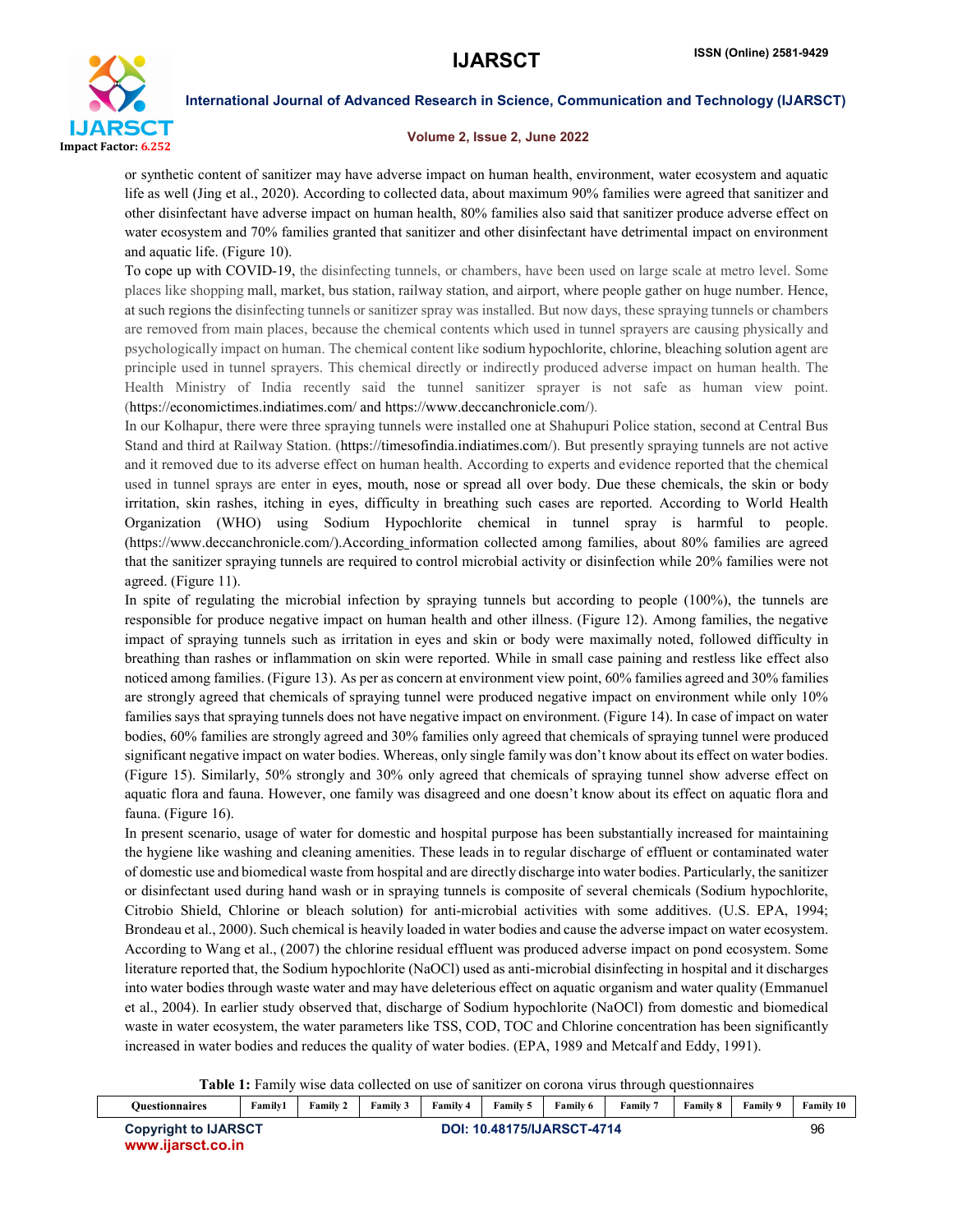

### Volume 2, Issue 2, June 2022

| Are you using Sanitizer or<br>Disinfectant                                             | No               | <b>Yes</b>              | <b>Yes</b>       | Yes              | Yes                     | Yes                      | Yes              | <b>Yes</b>              | Yes              | Yes              |
|----------------------------------------------------------------------------------------|------------------|-------------------------|------------------|------------------|-------------------------|--------------------------|------------------|-------------------------|------------------|------------------|
| Are you using Soap                                                                     | Yes              | N <sub>0</sub>          | Yes              | Yes              | No                      | N <sub>0</sub>           | Yes              | N <sub>0</sub>          | N <sub>0</sub>   | Yes              |
| Routinely used Soap and<br>Sanitizer                                                   | Yes              | Yes                     | Yes              | Yes              | Yes                     | Yes                      | Yes              | Yes                     | Yes              | Yes              |
| Type or company of<br>Sanitizer or Disinfectant                                        | Dettol           | Patanjali               | Himalaya         | Himalaya         | Instaids-<br>Blue       | Santoor<br>hand<br>wash  | Dermogard        | Jonson<br>and<br>Janson | Raw<br>sugar     | Lifebuoy         |
| Alcohol based or Non-<br>Alcohol Based sanitizer or<br>Disinfectant                    | Alcohol<br>based | Alcohol<br>based        | Alcohol<br>based | Alcohol<br>based | Alcohol<br>based        | Non-<br>Alcohol<br>based | Alcohol<br>based | Alcohol<br>based        | Alcohol<br>based | Alcohol<br>based |
| % of Alcohol in Sanitizer                                                              | 69.40%           | 99%                     | 70%              | 70%              | 80%                     | Nil                      | 80%              | 91%                     | 62%              | 95%              |
| What type of hand<br>hygiene?                                                          | Washing          | Washing                 | Rubbing          | Washing          | Rubbing                 | Washing                  | Rubbing          | Washing                 | Rubbing          | Washing          |
| Did Sanitizer or<br>disinfectant is effective to<br>prevent Corona Virus<br>infection? | Yes              | May be<br>or not        | Yes              | May be<br>or not | Yes                     | Don't no                 | Yes              | May be<br>or not        | yes              | yes              |
| Do you need a formal<br>training for alcohol-based<br>hand wash method?                | May be<br>or not | <b>Not</b><br>necessary | Not<br>necessary | Yes<br>necessary | <b>Not</b><br>necessary | <b>Not</b><br>necessary  | Not<br>necessary | May be<br>or not        | Yes<br>necessary | Yes<br>necessary |
| Did Sanitizer effect on<br>Human health?                                               | N <sub>o</sub>   | Yes                     | Yes              | Yes              | Yes                     | Yes                      | Yes              | Yes                     | Yes              | Yes              |
| Did Sanitizer effect on<br>Environment?                                                | N <sub>o</sub>   | Yes                     | Yes              | Yes              | Yes                     | N <sub>0</sub>           | Yes              | N <sub>o</sub>          | Yes              | Yes              |
| Did Sanitizer effect on<br>Water ecosystem?                                            | Yes              | Yes                     | Yes              | Yes              | Yes                     | No                       | Yes              | N <sub>0</sub>          | N <sub>0</sub>   | Yes              |
| Did Sanitizer effect on<br>Aquatic life?                                               | N <sub>0</sub>   | Yes                     | Yes              | Yes              | Yes                     | N <sub>0</sub>           | Yes              | N <sub>0</sub>          | Yes              | Yes              |

### Figures of family response on hand sanitizer, disinfectant and spraying tunnel

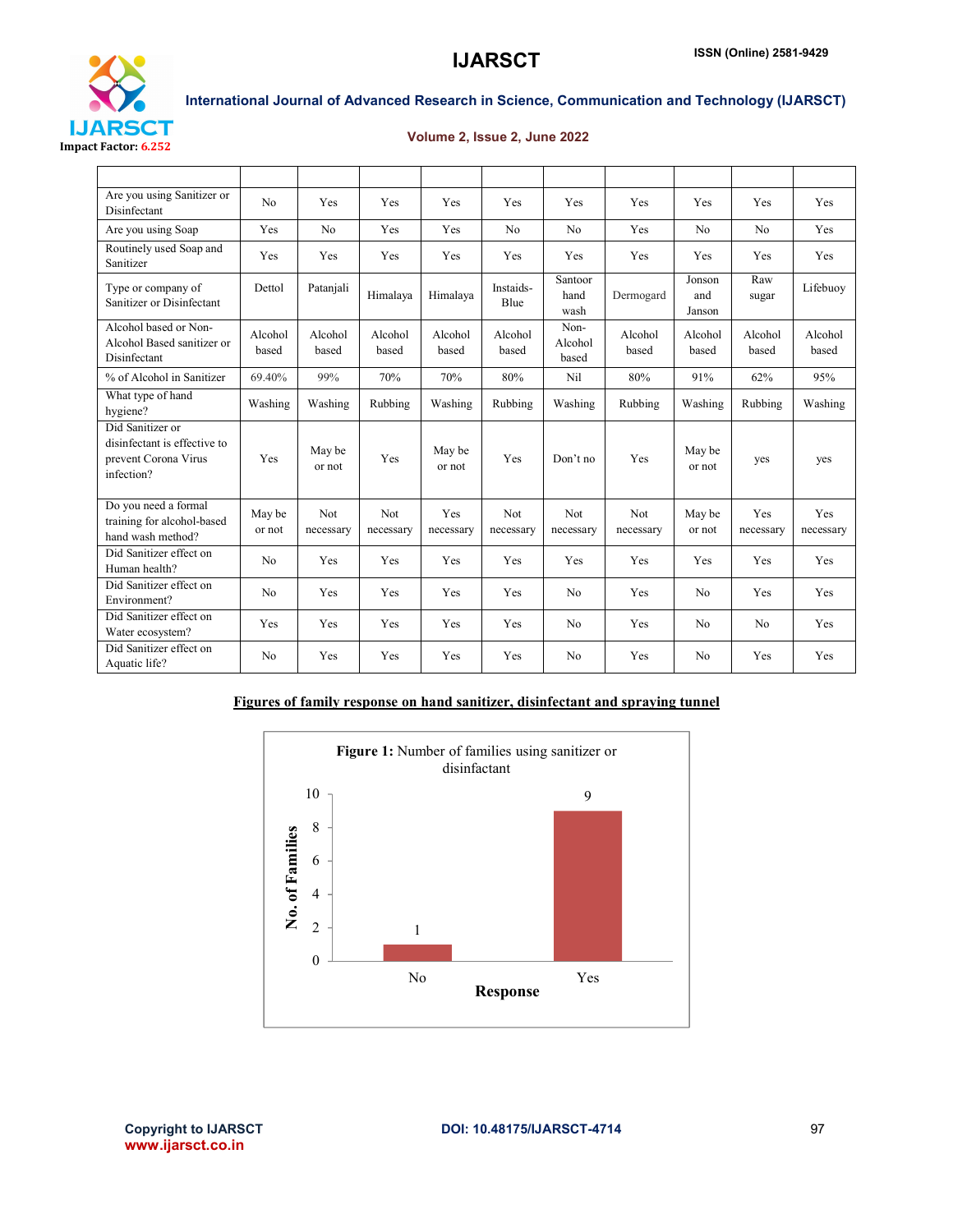

### Volume 2, Issue 2, June 2022



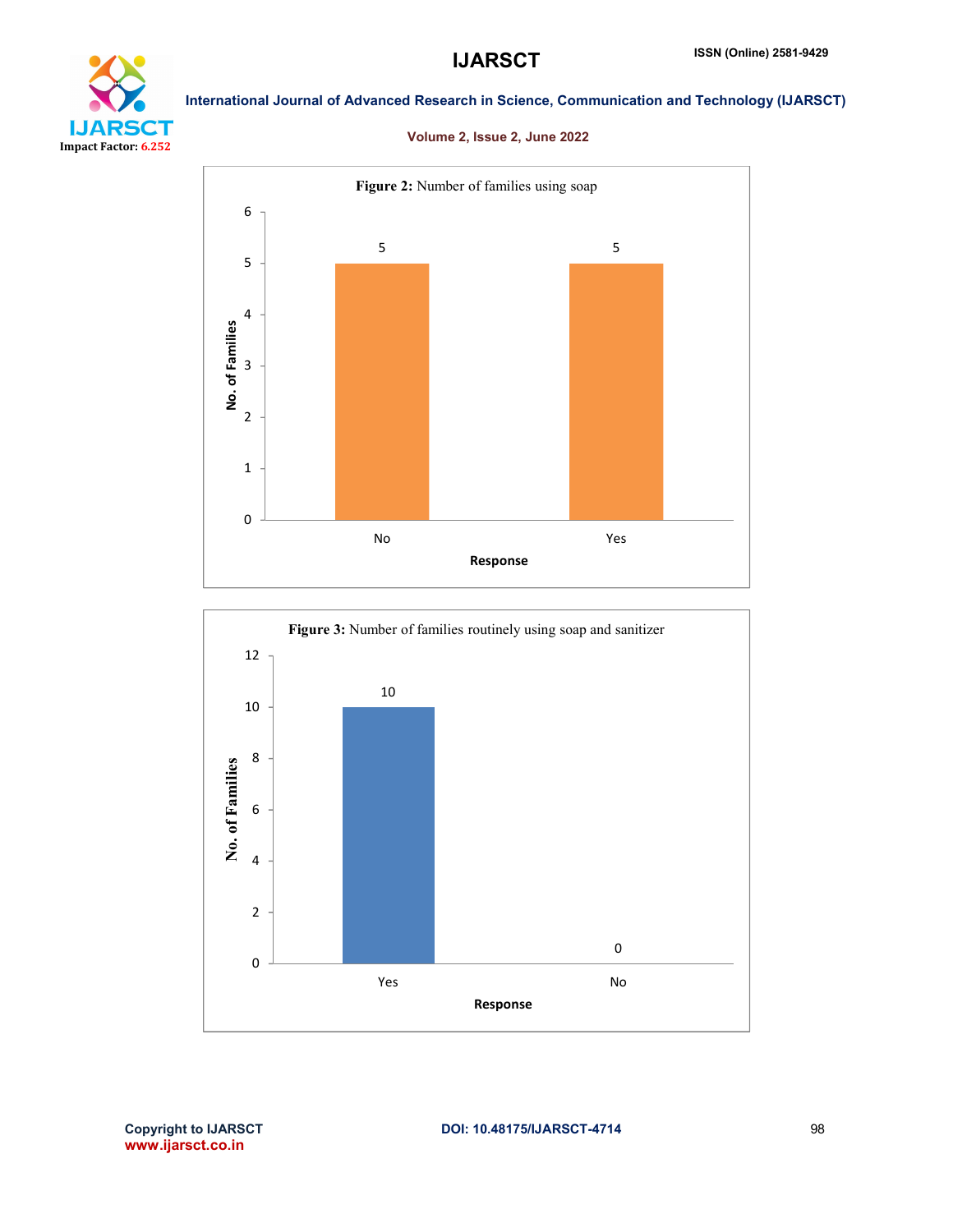

# DП Impact Factor: 6.252

International Journal of Advanced Research in Science, Communication and Technology (IJARSCT)

### Volume 2, Issue 2, June 2022



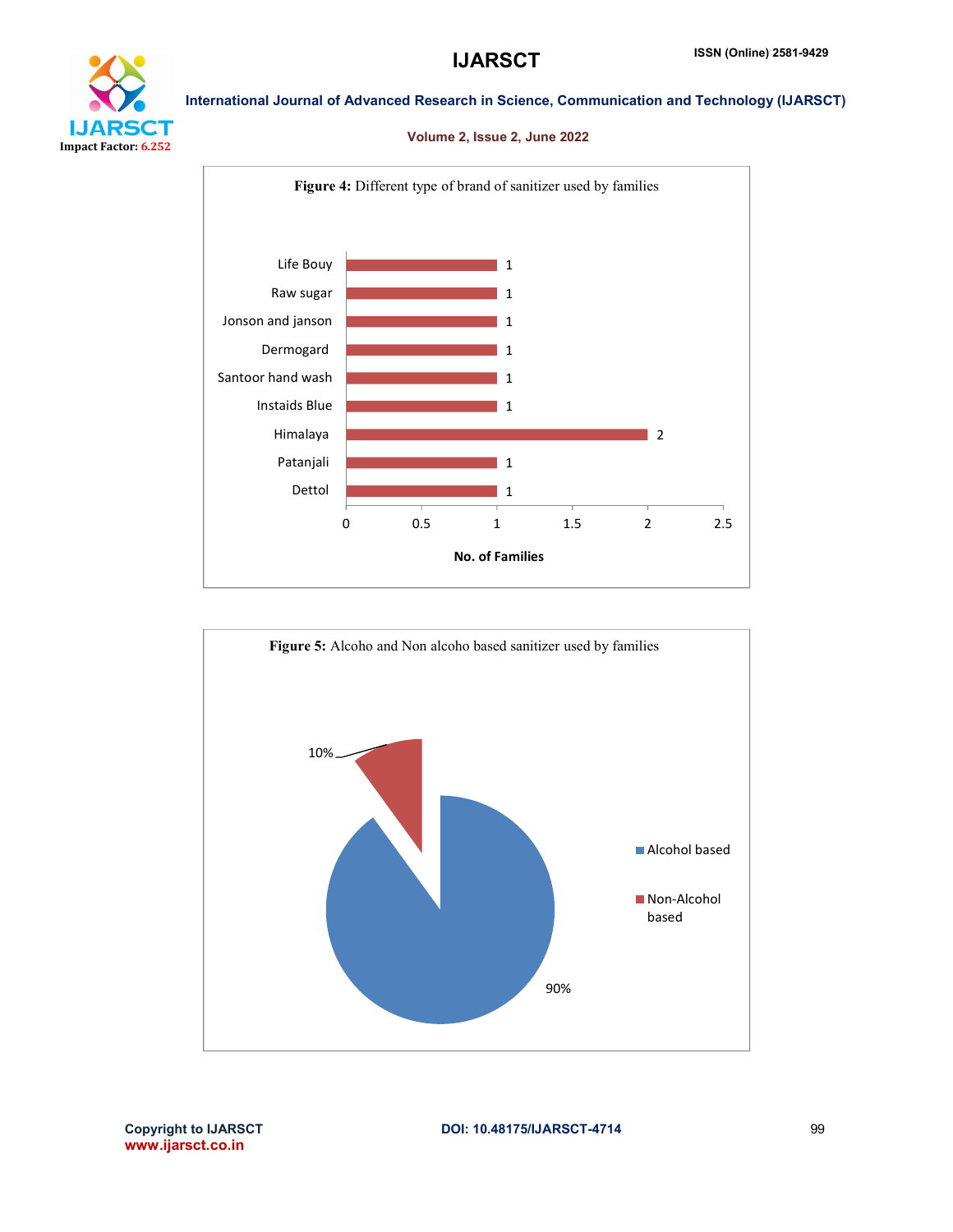

### Volume 2, Issue 2, June 2022



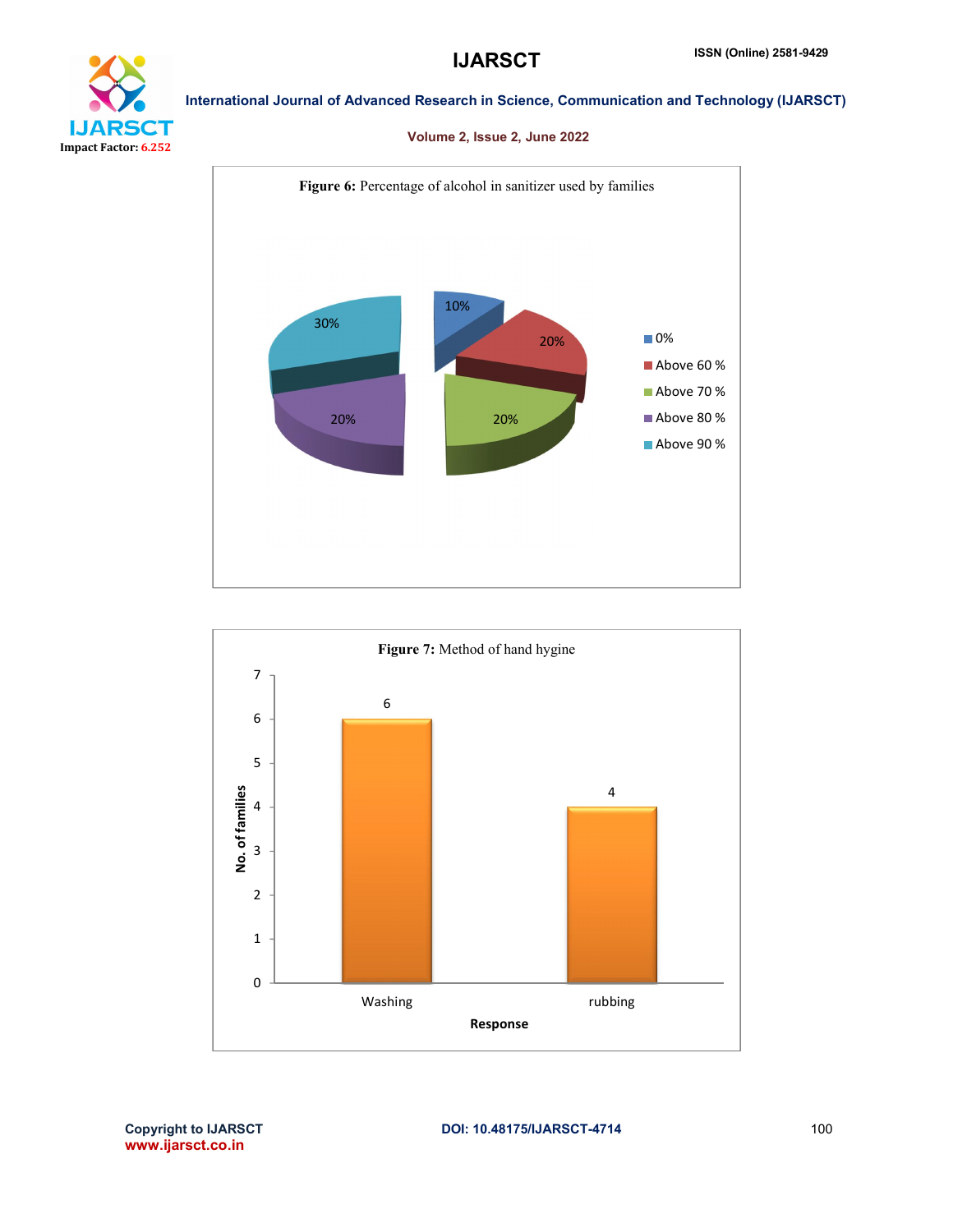

### Volume 2, Issue 2, June 2022



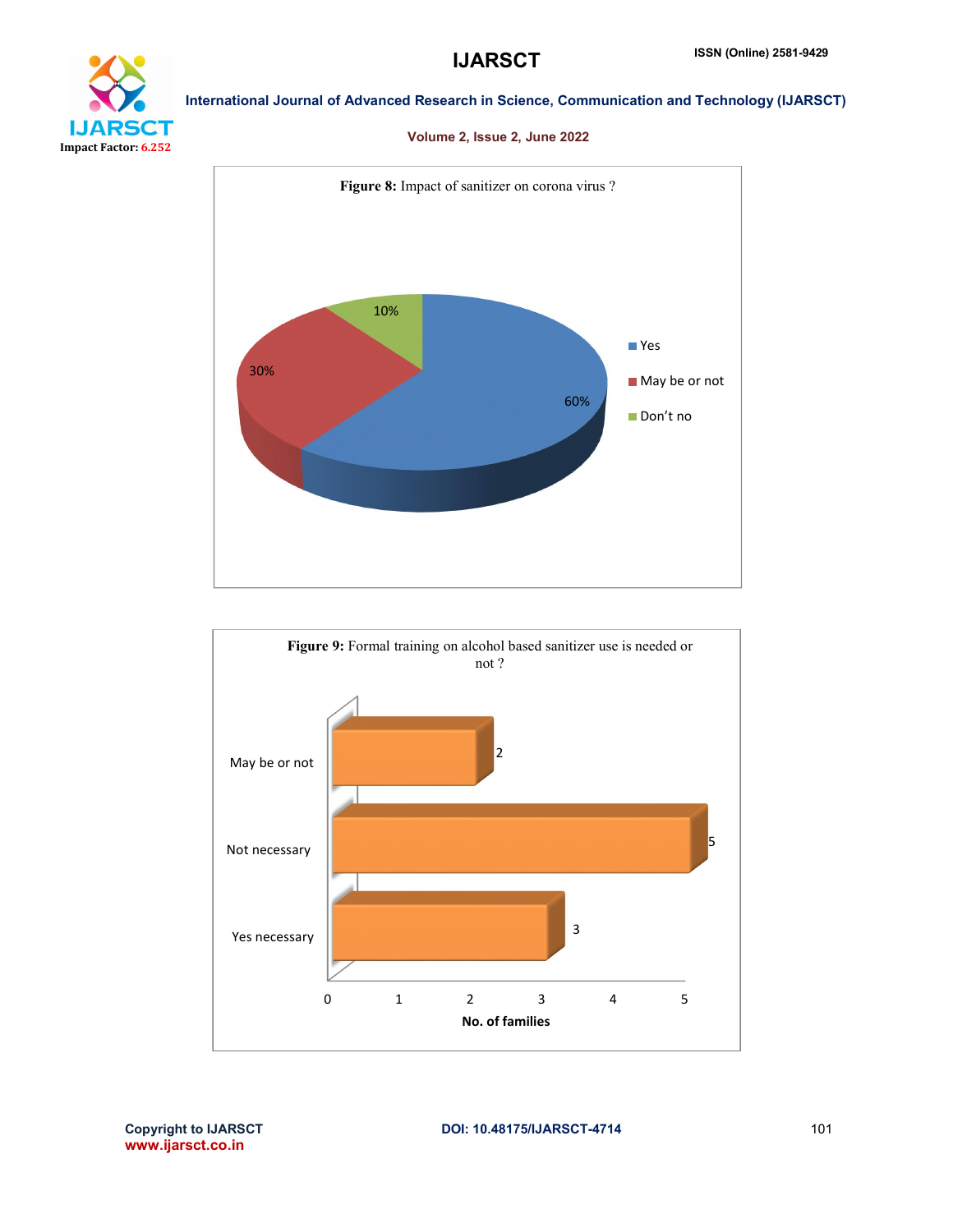

### Volume 2, Issue 2, June 2022



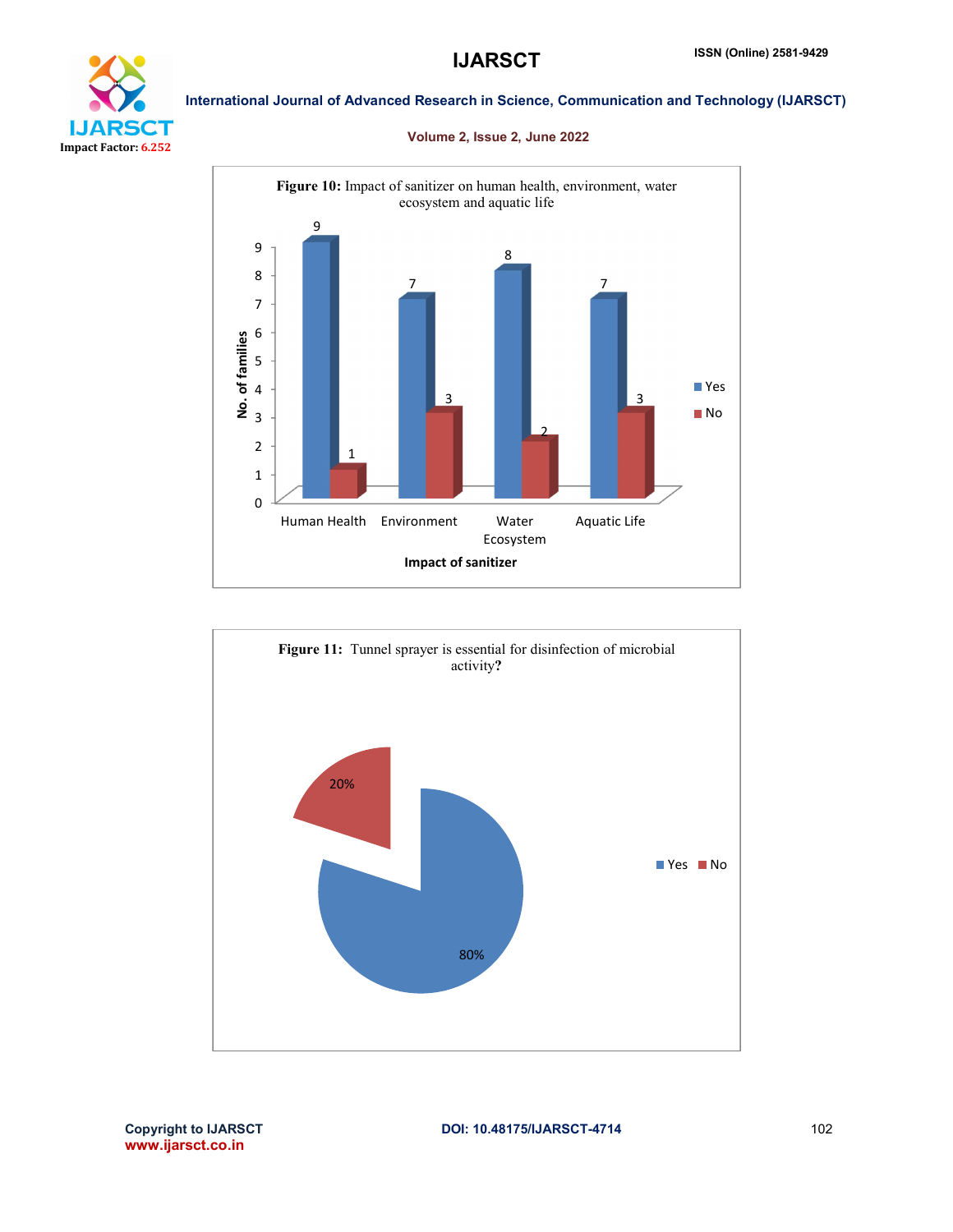

### Volume 2, Issue 2, June 2022



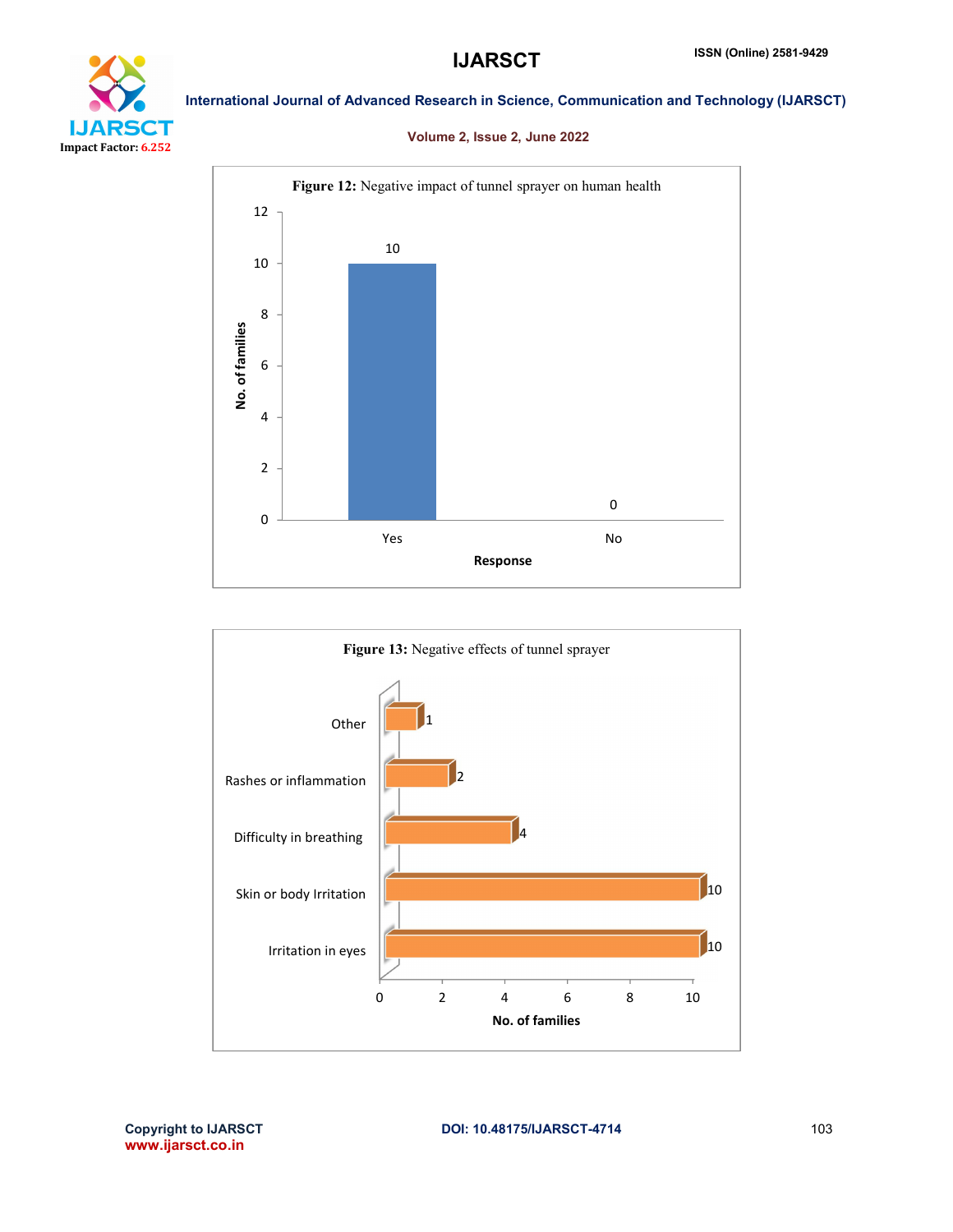

### Volume 2, Issue 2, June 2022



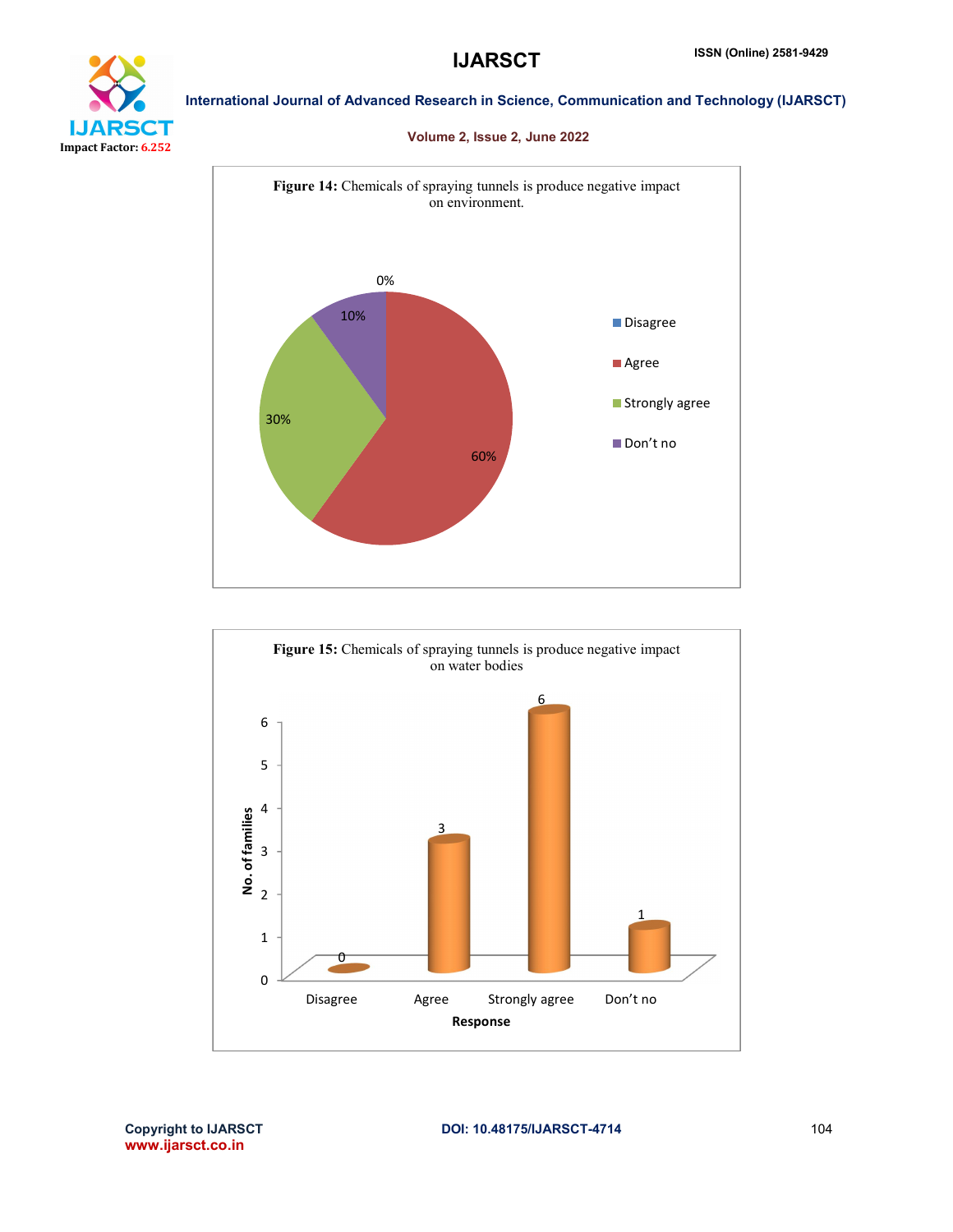

#### Volume 2, Issue 2, June 2022



#### IV.CONCLUSION

In context of pandemic corona virus, The WHO, State and Indian Health Ministry and strongly recommended that use sanitizer or disinfectant to avoid contagious transmission of corona virus from human to human. Henceforth, sudden usage of sanitizer and other anti-microbial disinfectant are among communities are substantially increased and various type of hand sanitizers entered in market (alcoholic or water based) for hand hygiene. The certain chemical like Sodium hypochlorite, Chlorine and other additive chemicals are present in hand sanitizer, ant-microbial soap which help in controlling the microbial activity moreover, the excess use of such chemicals may cause harmful effect on human health and as well on environment. Due to these chemicals, issues like allergy, skin irritation, eyes are more common among society. Chemicals also contaminated the water bodies and decline the water quality by increased value of chlorine and other toxic chemicals in water bodies. As environment view point, increased value of toxic content in water bodies also produce harmful effect on aquatic organism, declining drinking status and unsafe for agriculture practices and also not secure for other domestic purpose.

#### V. RECOMMENDATION

We personally, suggest that, instead of chemical hand sanitizer, we should use natural homemade extract of anti-microbial compound like Turmeric, Aloe Vera, Peppermint, Neem, and Clove for controlling the microbial infection. These attract mixed with natural oils, which also having anti-bacterial activity like Eucalyptus oil, Cinnamon oil, menthol oil and lavender oil etc are used to prevent the bacterial activity. Prepared own home-made herbal hand sanitizer for antimicrobial infection by mixture of two herbal compounds i.e., extract of natural compound and natural oil. This herbal sanitizer is safe for our soft hand or body and also favorable for environment view point. In addition, the waste water from domestic and hospital sector are not directly discharge in water bodies, it should treat and removed all contaminated content of them and then discharge in water bodies.

#### **REFERENCES**

[1] Brondeau MT, Falcy M, Jargot S, Miraval S, Protois JC, Reynier M, et al. Eaux et extraits de Javel. Fiche toxicologique Nj 157 de l'INRS. Cah Notes Doc-Se´cur Hyg Trav 2000; 178:11 – 5